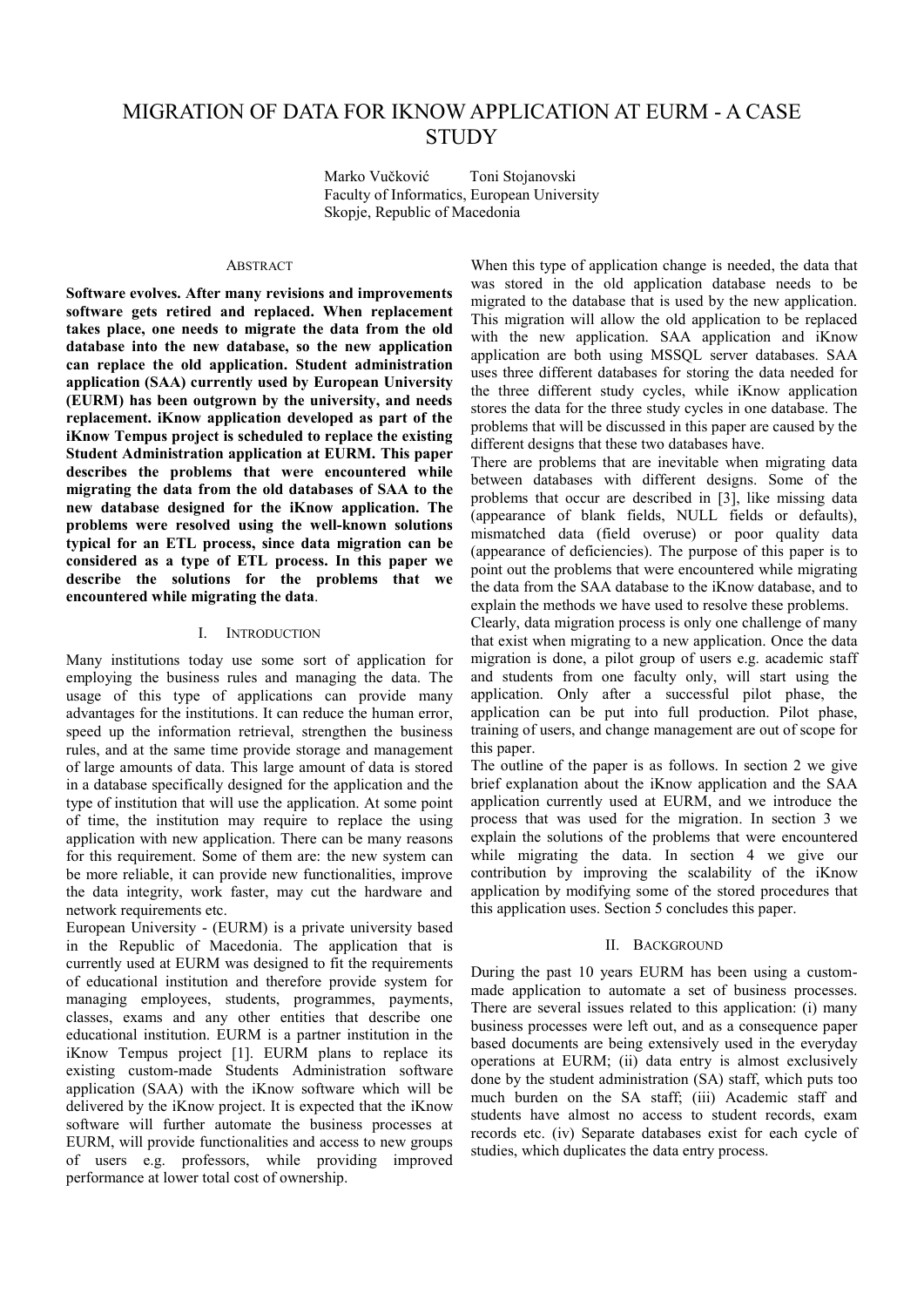iKnow application is expected to resolve the above mentioned problems: More business processes will be covered by iKnow. Academic staff and students will be active participants in many business processes, which will reduce the amount of work done by SA staff. SA staff in turn can provide higher quality service to students. Multiple data entry will be eliminated thus reducing data errors.

As mentioned before, current EURM application SAA uses three databases. This is because the application is using different database for every study cycle available on the university. The first database is for the graduate study cycle, the second is for the one year postgraduate study cycle, and the third one is for the two year postgraduate study cycle. We are faced with the task of migrating the data from the old databases to the new database. Data migration from the old databases to the new database from the iKnow software is a typical example of an *Extract, Transform, and Load* (ETL) process. Next subsection gives an overview of ETL, and the typical problems of an ETL process. Then it is followed by a detailed description of the specific ETL problems we encountered during the migration, and our approach to solving them.

#### *A. Extract, transform, and load (ETL) process*

Extract, transform, and load (ETL) is a process in data migration e.g. from legacy to new applications that includes [\(\[2\],](#page-3-2) page 125):

- Extracting data from legacy database
- Transforming it to fit the data schema of the new database
- Loading it into the new target database

*Extract* is the first part of an ETL process which involves extracting the data from the legacy databases, and converting it into a single format which is appropriate for transformation processing. Each separate legacy database may use a different data format, which calls for data consolidation during the extract stage. Extraction parses the extracted data, and checks if the data meets an expected pattern or structure. Noncompliant data may be rejected in full or partially.

The *transform* stage applies a series of rules or functions to the extracted data from the source to derive the data for loading into the end target. Following transformation types are frequently required to meet the functional and technical needs of the target database:

- P1. Selecting only certain columns to load
- P2. Translating coded values (e.g., 1 for male and 2 for female from the legacy system is translated into M for male and F for female in the new database)
- P3. Deriving a new calculated value (e.g., *afterTax* = *net* \* (1+*tax*))
- P4. Filtering
- P5. Sorting
- <span id="page-1-0"></span>P6. Joining data from multiple sources (e.g., lookup, merge)
- P7. Generating surrogate-key values
- P8. Splitting a column into multiple columns
- P9. Splitting a table into two or more related tables
- P10. Data validation

Should an exception occur during any transformation, it should be dealt with appropriately e.g. data is disregarded, or ETL process is aborted.

The *load* phase loads the data into the target database. The constraints defined in the target database schema are applied in this stage e.g. uniqueness, referential integrity, allowed values. This ensures the overall quality of the migrated data, and their compliance with the business rules enforced in the database schema.

### III. OUR ETL PROCESS

The key requirement is to fully understand the two database designs. This will help us to identify the related tables and fields from the old database and the new database, and to migrate all records from the old database into the matching table in new database while preserving all relations between the records from different tables. This makes the transformation stage the most important stage of the ETL process. The methods used for transformation greatly depend on the database schema and relations.

Here is the list of problem we encountered during the ETL process:

- *Problem 1*: The foreign key constraint, which enforces referential integrity [\[4\],](#page-3-3) does not allow us to insert a value for a foreign key field if the foreign key table does not have a record with the corresponding primary key. One needs to define a table order by which the tables should be populated.
- *Problem 2*: Several tables that exist in the iKnow database: *Nationality*, *Community*, *Countries* etc. do not have corresponding tables in the SAA databases. The information that describes the nationality, birth or living community, and countries in the SAA databases can be found as fields in tables, mostly as *nvarchar* data type.
- *Problem 3*: There are situations when there is a need for keeping the existing IDs for specific table records. This can simplify the transformation stage methods. Since there are three SAA databases with exactly the same schema, existing IDs could have been be kept only if the three tables from the three SAA databases contained the same records, which is not the case.
- *Problem 4*: How to distinguish records that are coming from the same table, but from different SAA database? How to divide those records into different study cycles?
- *Problem 5*: Certain tables such as *Students*, *Programmes*, *Courses* etc. exist in the three databases but contain different records. Records with same *ID* exist in the same table in different SAA databases, but contain data for different entity e.g. student from different study cycles. We use mapping tables to overcome this problem.

The solutions that we used for these problems are described in the following subsections.

### *A. Problem 1*

Priority of tables during the migration process was determined starting from this rule: Tables that do not contain foreign key fields has the highest priority. The tables with the highest priorities are the first to be migrated and populated. If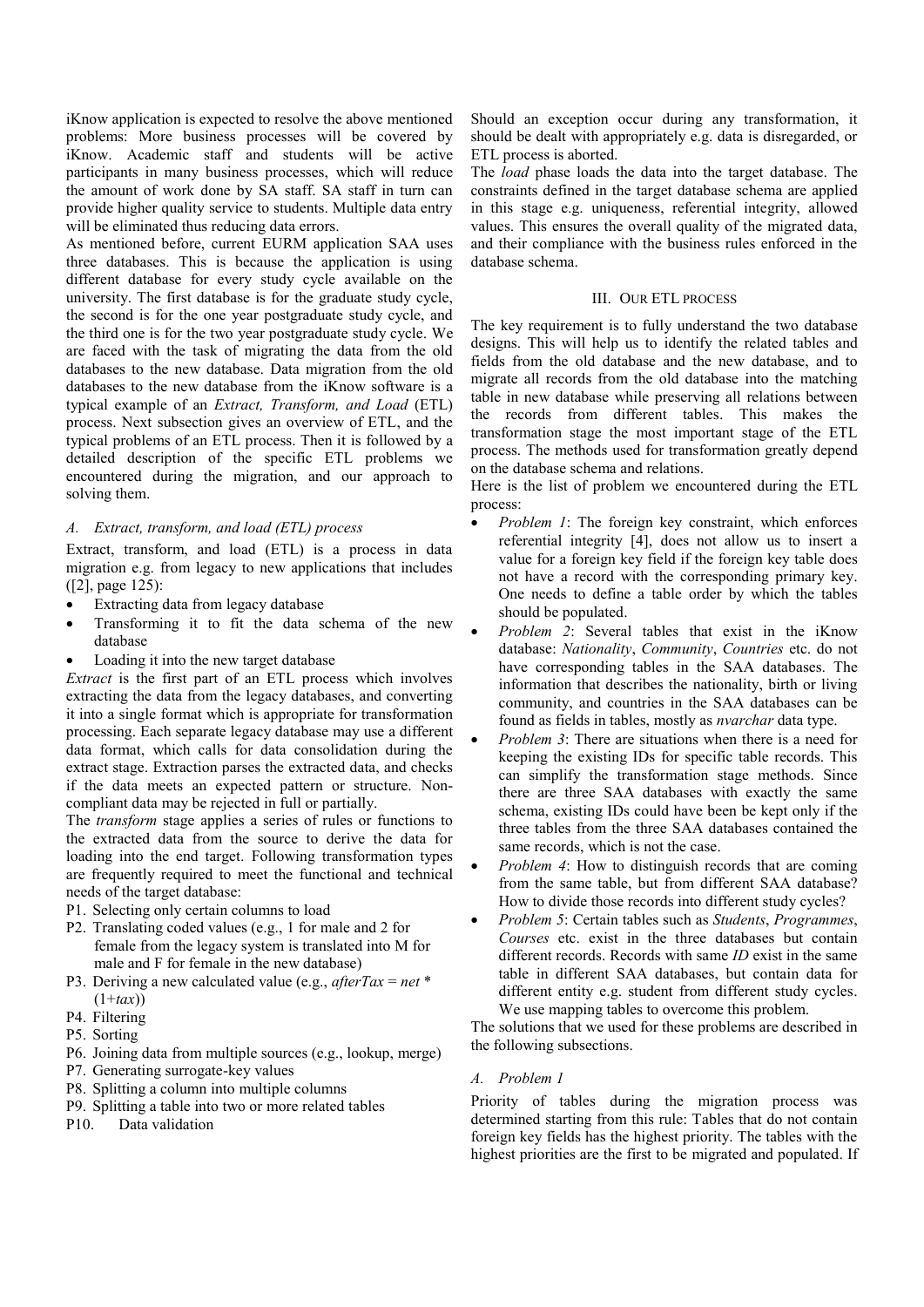a table has one or more foreign key fields, then the priority of that table is lower than the priority of its foreign key tables. The "populate by priority" method will preserve the foreign key constraint.

## *B. Problem 2*

We use the following approach to solve this problem. Distinct data contained in free-text fields from the three SAA databases are extracted and then, typically without any transformation, and then are loaded into the corresponding table in the target database. Assume that the nationality information is stored for every student, teacher and applicant as *nvarchar* field, into the SAA databases. We extract these values, as distinct values (*SELECT DISTINCT*), from the three SAA databases, and populate the *Nationality* table located in iKnow database. Thereby every distinct nationality gets its own ID number, which will be used as foreign key in other tables. Same solution is applied for the similar tables such as *Community*, *Countries* etc.

### *C. Problem 3*

*Faculty* table exists in every SAA database. The faculties are the same for every study cycle and therefore for every SAA database. But over time some rows from these tables were deleted. Because of this the ID field values, which were automatically incremented integer values, are now inconsistent. If we try to load the extracted faculties into the corresponding table from the iKnow database, then new auto incremented integer values will be inserted into the faculty ID field. This must not happen. Our solution is to temporarily turn off the auto increment operation on the ID field for the target database table and insert the existing IDs from the old database table. Code 1 explains this solution in more details.

| #allows inserting values in auto incremented field     |
|--------------------------------------------------------|
| SET IDENTITY INSERT iKnow.Faculty ON                   |
|                                                        |
| #Load the extracted records                            |
| <b>INSERT INTO iKnow.Faculty</b>                       |
| <b>SELECT * FROM SAA.Faculty</b>                       |
|                                                        |
| #restore auto increment operation                      |
| SET IDENTITY INSERT iKnow.Faculty OFF                  |
|                                                        |
| Code 1. Pseudo code for inserting with IDENTITY INSERT |

*SET IDENTITY\_INSERT <table name> ON* command allows values to be inserted into fields that have auto increment property. After the insertion, *SET IDENTITY\_INSERT <table name> OFF* command instructs the database to automatically increment the *ID* field for newly added records. *ID* field is incremented starting from the field's highest existing value.

Because the source *Faculty* table stores the same information for every SAA database, only records from one SAA database *Faculty* table needs to be extracted and loaded.

# *D. Problem 4*

iKnow database has table called *StudyCycles* that is used to distinguish the different study cycles, unlike the SAA application which uses different databases per study cycle. At the start of the migration, we inserted records (study cycles) into *StudyCycle* table that correspond to the SAA database. The table records from the iKnow database tables that differ per study cycle have foreign key to the *StudyCycle* table.

### *E. Problem 5*

A mapping table is a temporary table used to store the mapping between ID identity fields in related tables from the old and new database. Mapping tables are used only during the migration process. [Figure](#page-2-0) 1 explains the mapping tables.

| ID                  | <b>Value field</b> | StudyCyleID | New key                    | Old key | DB ID |  |
|---------------------|--------------------|-------------|----------------------------|---------|-------|--|
| 1                   | <b>Student A</b>   |             |                            |         |       |  |
| 2                   | Student B          |             |                            |         |       |  |
| 3                   | StudentC           |             |                            |         |       |  |
|                     | Student D          |             |                            |         |       |  |
| 5                   | Student E          | з           | 5                          |         |       |  |
| 6                   | Student F          |             |                            |         |       |  |
| IKNOW table Student |                    |             | Mapping table StudentsKeys |         |       |  |
| IKNOW database      |                    |             |                            |         |       |  |



<span id="page-2-0"></span>Figure 1. Usage of mapping table (example for *Student* table).

A mapping table consists of three integer fields: *NewKey* (stores the new IDs generated when populating the target iKnow table), *OldKey* (stores the old IDs from the SAA databases) and the *DBID* field (stores a value that distinguishes between the three SAA databases). Once the ETL process is finished, a target table from the iKnow database will store all records that were previously divided amongst the identical tables in the three SAA databases. The mapping table is used by tables containing foreign key relationship to translate the old values for the foreign keys into new values for foreign keys. Even though [Figure](#page-2-0) 1 shows an example mapping table for the *Student* table, the same table schema is used for the mapping tables *ProgrammesKeys*, *CoursesKeys* etc. for tables like *Programmes*, *Courses* etc. We illustrate the mapping tables through the *ProgrammesCourses* table.

The iKnow *ProgrammesCourses* table represents the relation between the iKnow *Programme* table and the iKnow *Course* table. The "populate by priority" rule suggests that the *ProgrammesCourses* table should be populated after *Programme* table and the *Course* table. During the migration of *Programme* and *Course* tables, two mapping tables are created: *ProgrammesKeys* and *CoursesKeys*. Migration of *ProgrammesCourses* table process starts with extraction of the needed data and applying transformation methods such as